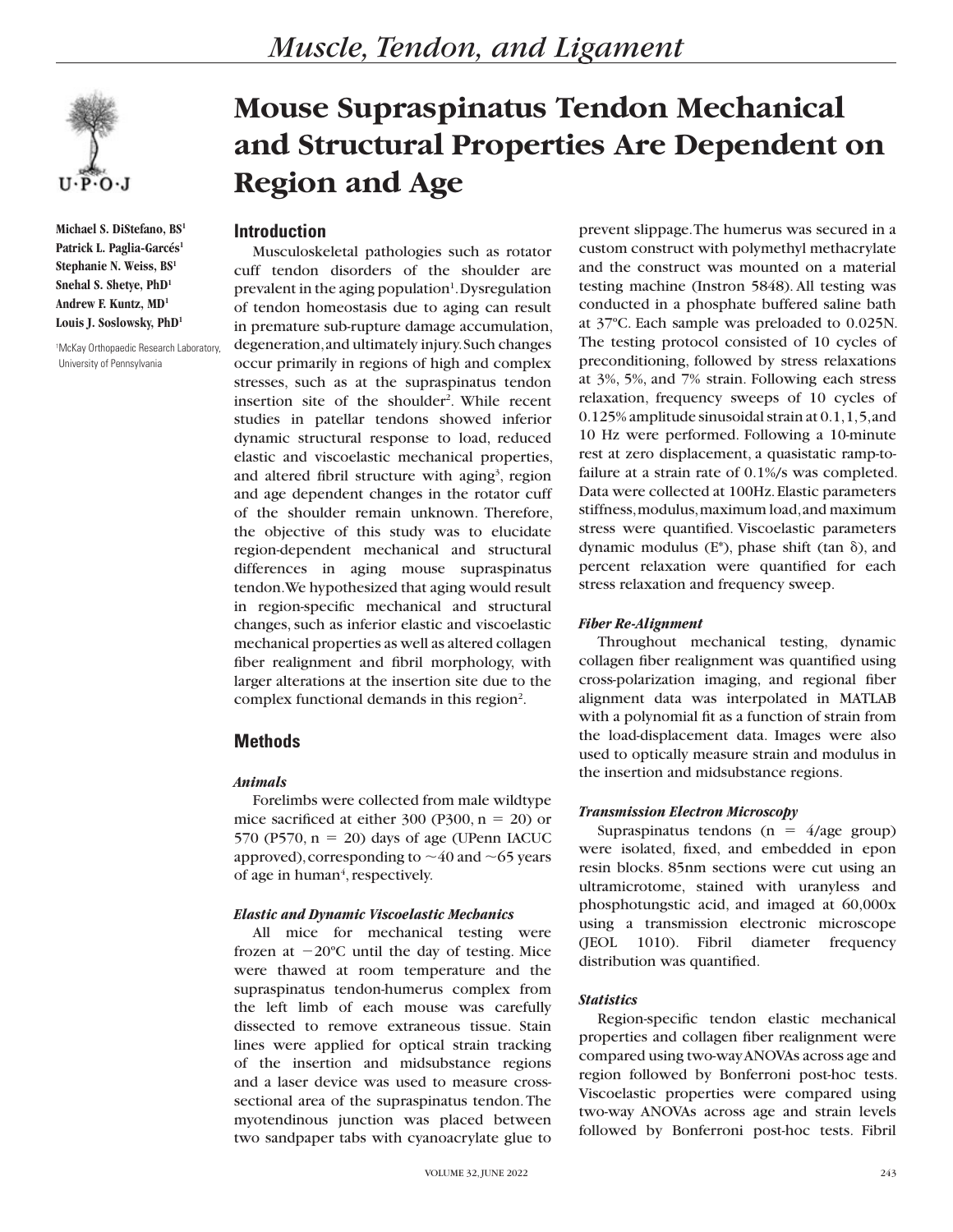diameter distributions were compared using Kolmogorov-Smirnov tests. Significance was set at  $p < 0.05$ .

# **Results**

#### *Elastic and Viscoelastic Mechanics (Figure 1)*

Cross-sectional area was greater at the insertion than in the midsubstance region in both age groups. Stiffness and modulus were lower at the insertion than in the midsubstance region in both age groups. Midsubstance modulus had an interaction and decreased with age. The viscoelastic response was preserved with aging across strain levels. Specifically, there were differences in stress relaxation and dynamic modulus at 5 and 7% strain relative to 3% strain with aging. P300 tendons exhibited more relaxation at 3% relative to both 5 and 7% strain than P570 tendons. Phase shift was not altered across strain levels for either age group. As expected, all supraspinatus tendon samples failed at their insertion sites.

#### *Collagen Fiber Realignment (Figure 2)*

Collagen fiber realignment had a significant interaction with region, but not age, in both age groups. Specifically, normalized circular variance was greater in the insertion than in the midsubstance region (indicative of less fiber alignment) between 3 and 9% strain in both the P300 and P570 age groups.

#### *Fibril Morphology (Figure 3)*

Fibril distributions were significantly different across region and age with smaller diameter fibrils at the insertion compared to the midsubstance within each age group. Insertion region fibrils had narrower distributions compared to the

## **Discussion**

We studied regional properties in aging mouse supraspinatus tendons. Supporting our hypothesis, insertion regions exhibited inferior elastic mechanical properties and reduced collagen fiber realignment compared to midsubstance regions. Additionally, insertion region fibril size distributions



Figure 1. Insertion regions demonstrated greater (A) cross-sectional area while midsubstance regions had greater (B) stiffness and (C) elastic modulus for both age groups. Elastic modulus was **(C)** reduced with aging. Viscoelastic properties were conserved with aging with similar differences across strain levels in **(D)** stress relaxation and **(E)** dynamic modulus and no differences across strain level in (F) phase shift in both age groups. Data as mean  $\pm$  standard deviation (\*p  $\leq$  0.05, \*\*p  $\leq$  0.01, \*\*\*p  $\leq$  0.001).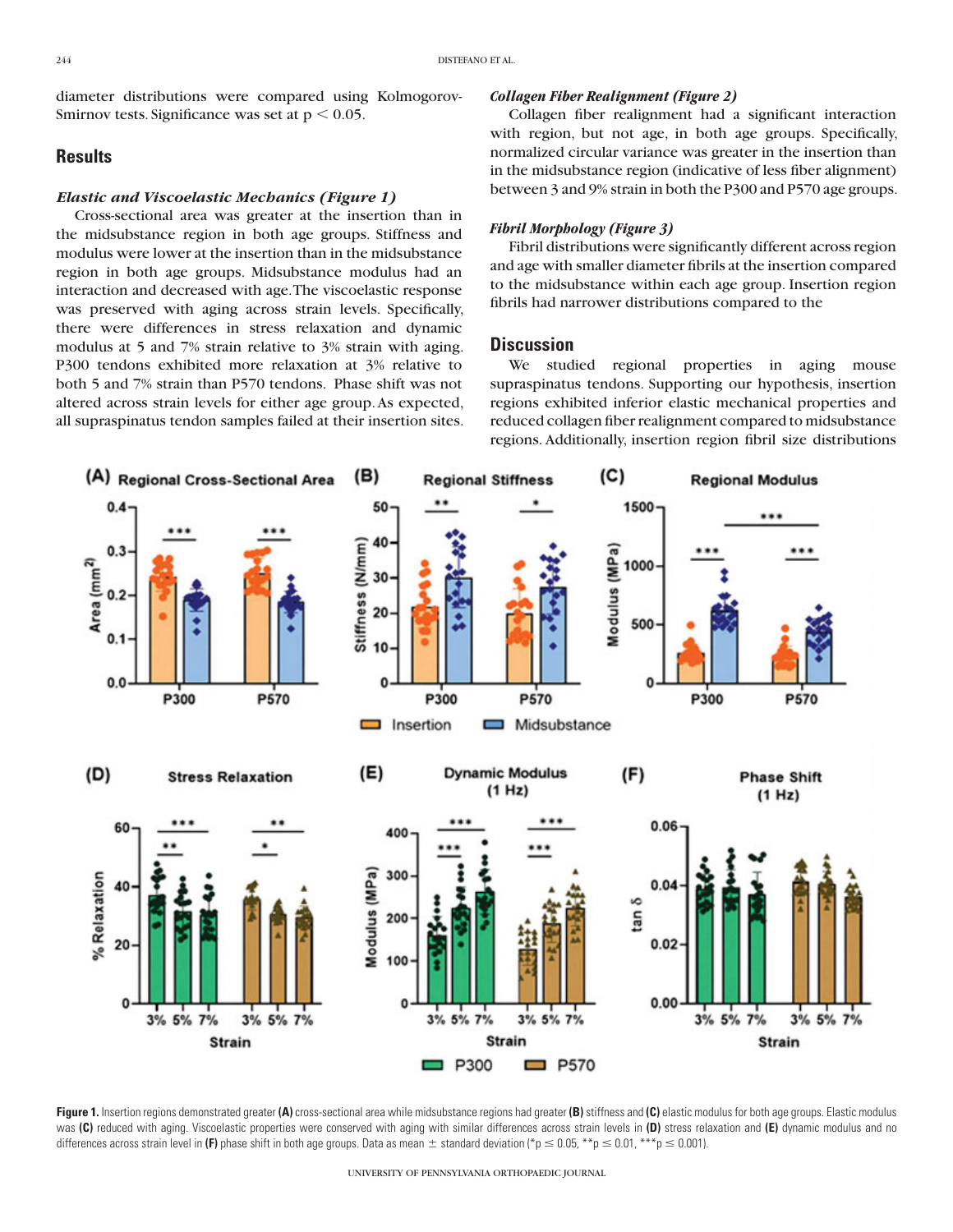

Figure 2. Insertion regions demonstrated lower collagen fiber realignment (greater normalized circular variance) at strain values between 3 and 9% in the (A) P300 and (B) P570 age groups. Data as mean  $\pm$  standard deviation (\*p  $\leq$  0.05, \*\*p  $\leq$  0.01, \*\*\*p  $\leq$  0.001).



Figure 3. Fibril diameter distributions for (A) P300 and (B) P570 age groups are similar with shifts towards smaller diameter fibrils in the insertion compared with the midsubstance region. Aging also resulted in a shift towards smaller fibrils in the midsubstance.